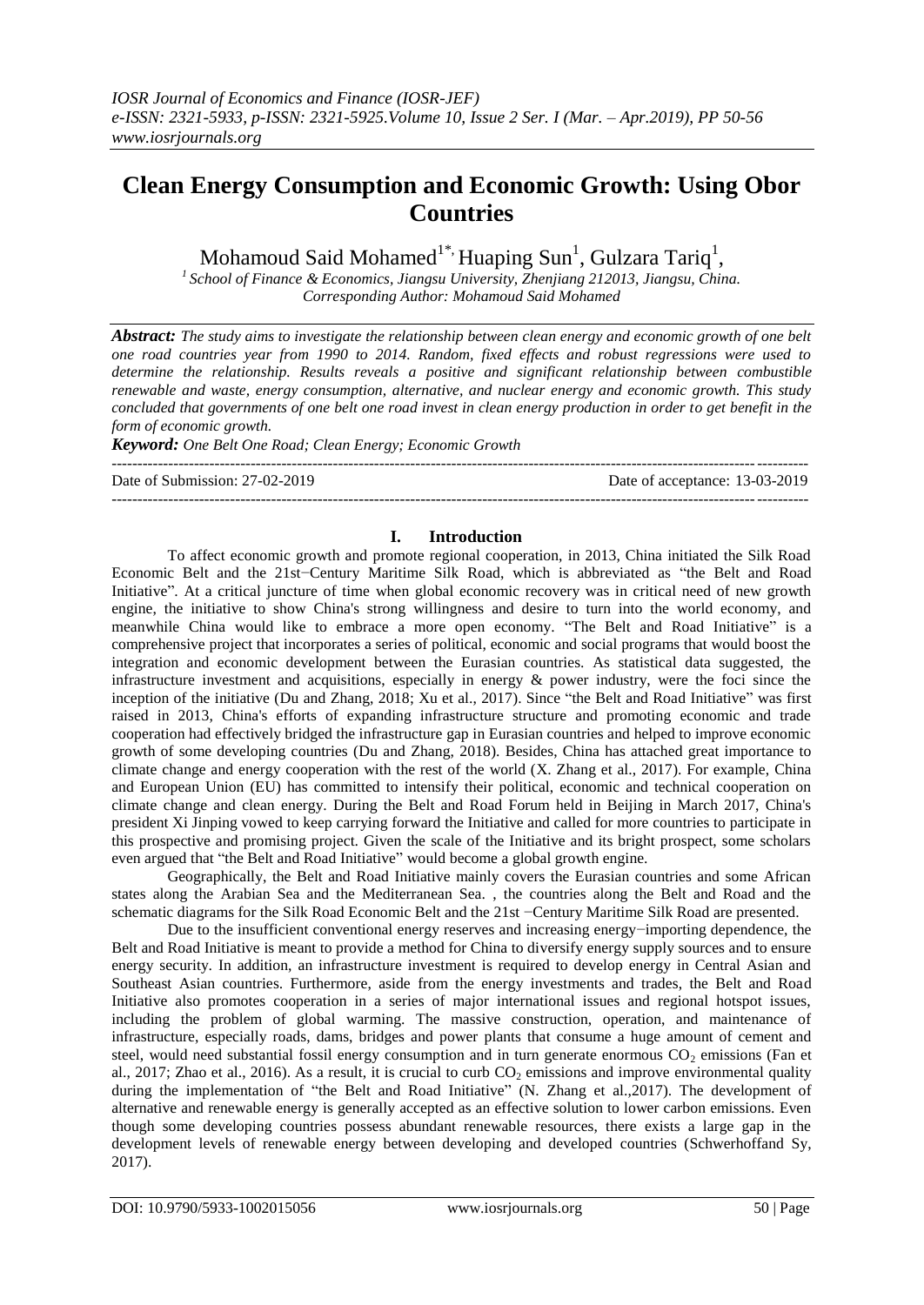It is noteworthy that, "the Belt and Road Initiative" could serve as an effective platform through which the relevant countries could contribute more significantly to the shared aim of curbing  $CO<sub>2</sub>$  emissions (Zhang et al., 2018). Despite the ambitious goals, so far the serious and rigorous academic researches on the foundations and conditions of fulfilling these strategic objectives are still scarce. Therefore, the contribution of this study is fourfold. First, this paper investigates the dynamic relationship between  $CO<sub>2</sub>$  emissions, energy consumption and economic growth among the countries along the Belt and Road using rigorous quantitative methods. Second, the potential problems of endogenous and long-run correlation in the cointegrating equations and heterogeneity across countries are fully acknowledged. These problems may cause biased or even wrong estimates using conventional panel data methods. Third, this paper distinguishes the long−run and short-run dynamics by adopting DOLS and VECM methods. In this way, the dynamic relationship would be better explained, and corresponding policy suggestions to policymakers could be more targeted. Forth, given the difference in energy endowments and economic development style, the energy−exporting countries and energy−importing countries are studied separately (e.g., Jalil,2014). The conclusions for the two subsamples of countries could provide meaningful and targeted policy implications for these countries as well as China to maximize the effects of "the Belt and Road Initiative".

Lee (2013) defines clean energy as non-carbohydrate energy including nuclear energy, hydro energy, solar energy etc. that does not produce carbon dioxide when generated and in advance discloses a positive relationship between FDI and clean energy use.Clean Energy in the form of nuclear and renewable energy consumption has significantly enhanced the growth and development of the industrial sectors of most economies. Most developed countries adopting this energy source as supplements to other energy production approaches. Clean energy development has been commonly viewed as one of the most important steps to solve the problems of pollutant emission and climate change in the long run (Bilgili et al., 2016). Investment in clean energy has greater benefits and favorable environmental consequences to other unclean energy sources. For instance, Pao and Li (2014) study economic growth, clean energy, and unclean energy in MIST (Mexico, Indonesia, South Korea, and Turkey) economies. They utilized panel co-integration approach discovering a long run causality from clean energy use to economic growth and positive feedback causality in the short run. In the short run, renewable energy increases fossil fuel consumption and induces negative environmental feedback in the long run. Zhang et al. (2014) also examine the possible cooperation in renewable energy between the United States of America and China. Their findings indicate that such practice can raise economic development, mitigate carbon emissions, improve the environmental quality, promotes green growth and mutual benefit between these two countries. Decades ago the quest of China to become the world economic powerhouse has resulted in the establishment and implementation of various economic policies, just to mention one example is the OBOR initiative. This is to connect countries within the Eurasian region and to establish stable political and diplomatic relation among them with the principal objective to promote trade exchange within this region. To investigate the cooperation of clean energy among OBOR countries and to their contributions to the existing literature studying the long run relationship between clean energy consumption, economic growth, and environmental quality. To investigate the cooperation of clean energy among OBOR countries and to their contributions to the existing literature studying the long run relationship between clean energy consumption, economic growth, and environmental quality. There is not any study which investigated the impact of clean energy on economic growth in one belt one road countries. So, this study will fulfill this gap.

### **II. Literature review**

There are quite a number of works available hashing out the connections and impact of clean energy consumption and economic growth. For instance (Maji 2015) examines the influences of clean energy usage on economic growth in Nigeria establishing a long run significant relationship between the pointers of clean energy. Yet again he found a positive association between combustible renewals and waste and economic growth. Sbia et al. (2014) use solitary country data for their analysis attesting the nexus between economic growth and clean energy, foreign direct investment, trade openness and carbon emissions for UAE establishing that clean energy and economic growth have a positive consequence on energy consumption. Other studies on renewable energy usage (Apergis and Payne, 2011a, 2011b, 2012a, 2012b, 2013) and nuclear energy consumption (Lee and Chiu, 2011; Nazlioglu et al., 2011; Apergis and Payne, 2010) respectively and economic growth employing panel dataset are also available. Nevertheless, diverse empirical reports show different and contradictory results with each other. Nazlioglu et al. (2011) found a unidirectional relationship between nuclear energy consumption and economic growth for Hungary, an inverse causality for the UK and Spain, and no causality for eleven other OECD countries. These outcomes propose that nuclear power may be a comparatively insignificant element of overall production in most OECD countries.

According to Ozturk (2010), the main reasons for this inconsistency is as a result of country difference, characteristic, time period, econometric approach or methodology, and types of energy consumption. Pfeiffer and Mulder (2013) also investigate the diffusion of non-hydro clean energy technology for generating electricity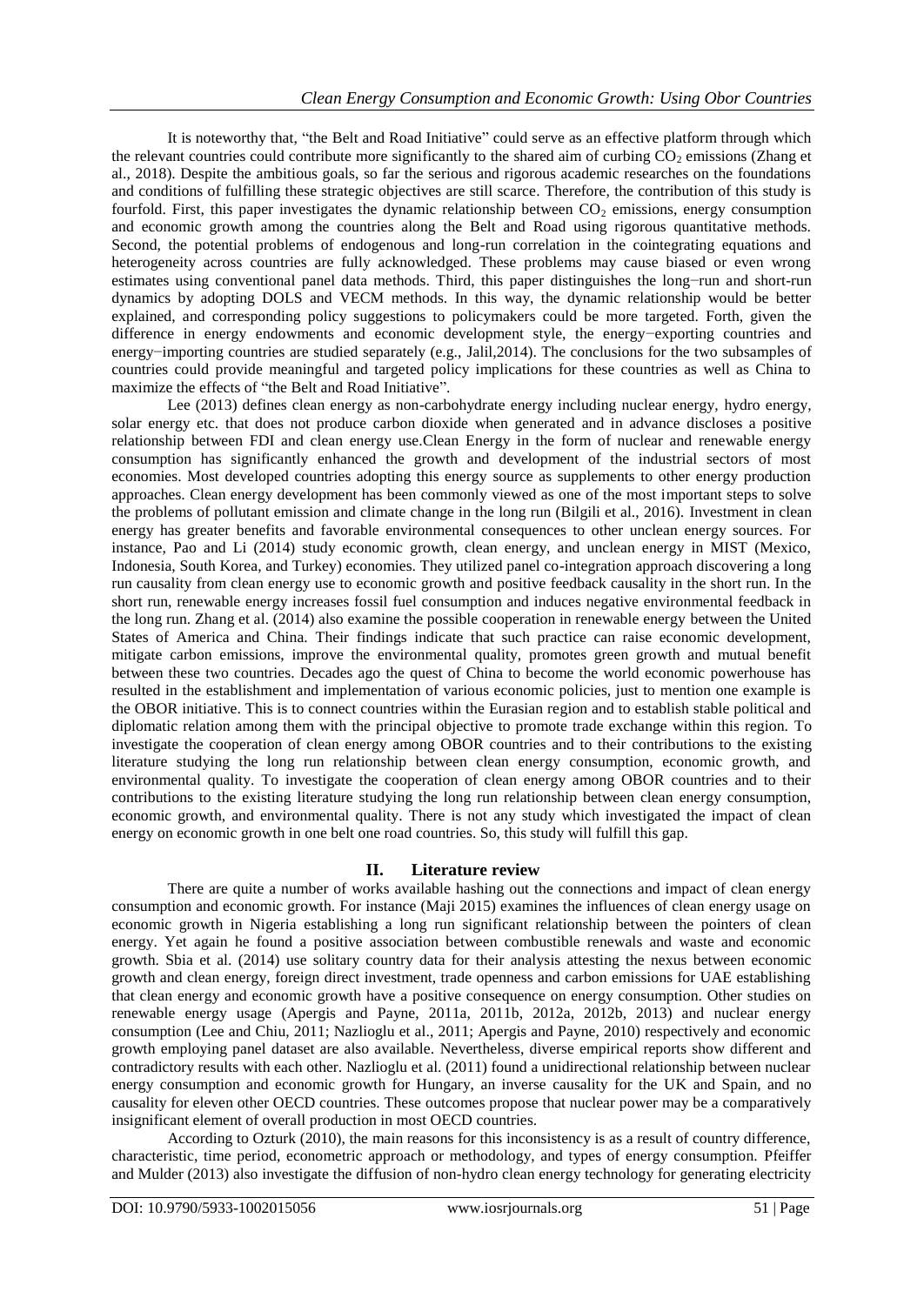in 180 developing countries using two-stage estimation techniques. They report that diffusion increases with the enforcement of economic and regulatory instruments. To conclude a study conducted by Perobelli and Oliveira (2013) in 27 Brazilian states developing an indicator for energy development potentials using factor analysis. The results identify three energy development potentials which include; demand for energy, a supply of clean energy and supply of unclean energy. Also, Shahbaz et al. (2015) found that renewable energy consumption enhances economic growth in Pakistan. Furthermore, labor and capital also play an important role in economic growth.

Stern (2010) is a compilation of different approaches and models explaining the effect of energy on economic growth. Bringing together the mainstream, the resource economics, and the ecological economics models of economic growth and discussing theories, which analyze and potentially justify the economic growth in the long run, passing through periods and laps of time covering industrial revolution to our days.

In further studies, Shaari, Hussain, and Ismail (2012) while studying for the case of Malaysia, used annual data from 1980 to 2010, to find the relationship between energy and GDP growth. The findings were that energy consumptions are related to economic growth without catching the direction of the relationship. In order to catch the direction, Granger causality model was used to examine the direction of causality relationships by measuring the causal effect of Gross Domestic Product.

Apergis and Payne (2010) took the case of South America while studying the relationship between energy consumption and economic growth using the Gross Domestic Product to measure that directly and real gross fixed capital formations indirectly. He used annual data from 1980 to 2005, for Venezuela, Argentina, Bolivia, Chile, Ecuador, Brazil, Paraguay, Uruguay, and Peru. To do that he used a panel cointegration test and Error Correction Model. He was able to prove a positive Granger causality running from energy consumption to economic growth, both directly and indirectly (Gross Domestic Product and real gross fixed capital formation in the short run and long run.

Shahbaz, Tang, and Shahbaz Shabbir (2011) is a paper dealing with the possible relationship between electricity consumption, economic growth, financial development, population, and foreign trade. Like Shaari et al(2012) they started with an ADF test which proved the variable is stationary, then a cointegration test to determine the long run. As well they used annual data but for Portugal from 1970 to 2009. The finding was that for all the variables expect the financial development Granger cause each other and that there is a causal effect running from financial development to electricity consumption.

Stern and Enflo (2013) in this study, there is an analysis of the relation between energy and economic growth, for a long period of 150 years. Starting from 1850 in order to catch the transition period from one of the poorer countries in Europe at the mid of the 19th century to one of the richest today. As it was an industrialization period, they checked if the switch in energies quality and the increases in energy consumption affected the economic growth. The Unit Root Test was used in this literature as well, which is fundamental to proceed to the cointegration and Granger cause test, for that PP test was used.

Saam and Schulte (2013), found and concluded a possible substitution between clean and dirty energies. They used a panel of cross-country sectoral data, which was built by European Commission, which include 35 industries combined to Purchasing Power Parities for 30 countries, to Electricity Information Statistics, and to the Annual Energy Outlook from 1995 to 2009. They specified a production function of Constant Elasticity of Substitution using specification from the electric sector and non-energy sector in order to estimate a special case of the CES parameter: the elasticity of substitution between clean and dirty energy inputs. The finding was an evidence of elasticity exceeding one which concord with clean energies could substitute the dirty ones. Saam and Schulte (2013) showed that the dirty and clean energies are substitutable. The expectation is that there is a causal relationship between renewable energies and economic growth. However, Menegaki, A. N. (2011) showed in his studies while studying a multivariate panel data from 1997 to 2007 for European countries, that there is no clear evidence of causality relationship between the renewable energies and the Gross Domestic Product.

Apergis and Payne (2012) used a similar dataset as Menegaki, A. N. (2011). This work was for 80 countries from 1990 to 2007, and they checked the relationship between renewable, non-renewable energies consumption and economic growth. They also used a Unit Root Test by doing the Fisher ADF and the Fisher pp. For the cointegration, they used the Pedroni (1999, 2004) and the Fully Modified OLS (FULLY MODIFIED OLS) technique to determine the long-run equilibrium relationship between the variables. As well, they included, in addition, the capital and the labor. Their finding pointed to the importance of both renewable and non-renewable energies as the long-run relationship exists between all the variables. They also found out and as it is one of my center of interest a possible substitutability between the two kinds of energies, as there is negative bidirectional causality between them.

Zhang, Xing-Ping, and Xiao-Mei Cheng (2009) is a paper studying the relationship between energy consumption, carbon emission, and economic growth for the case of China. The authors used annual data from 1960 to 2007, to check the existence of any relationship between the variables, and if found, the direction of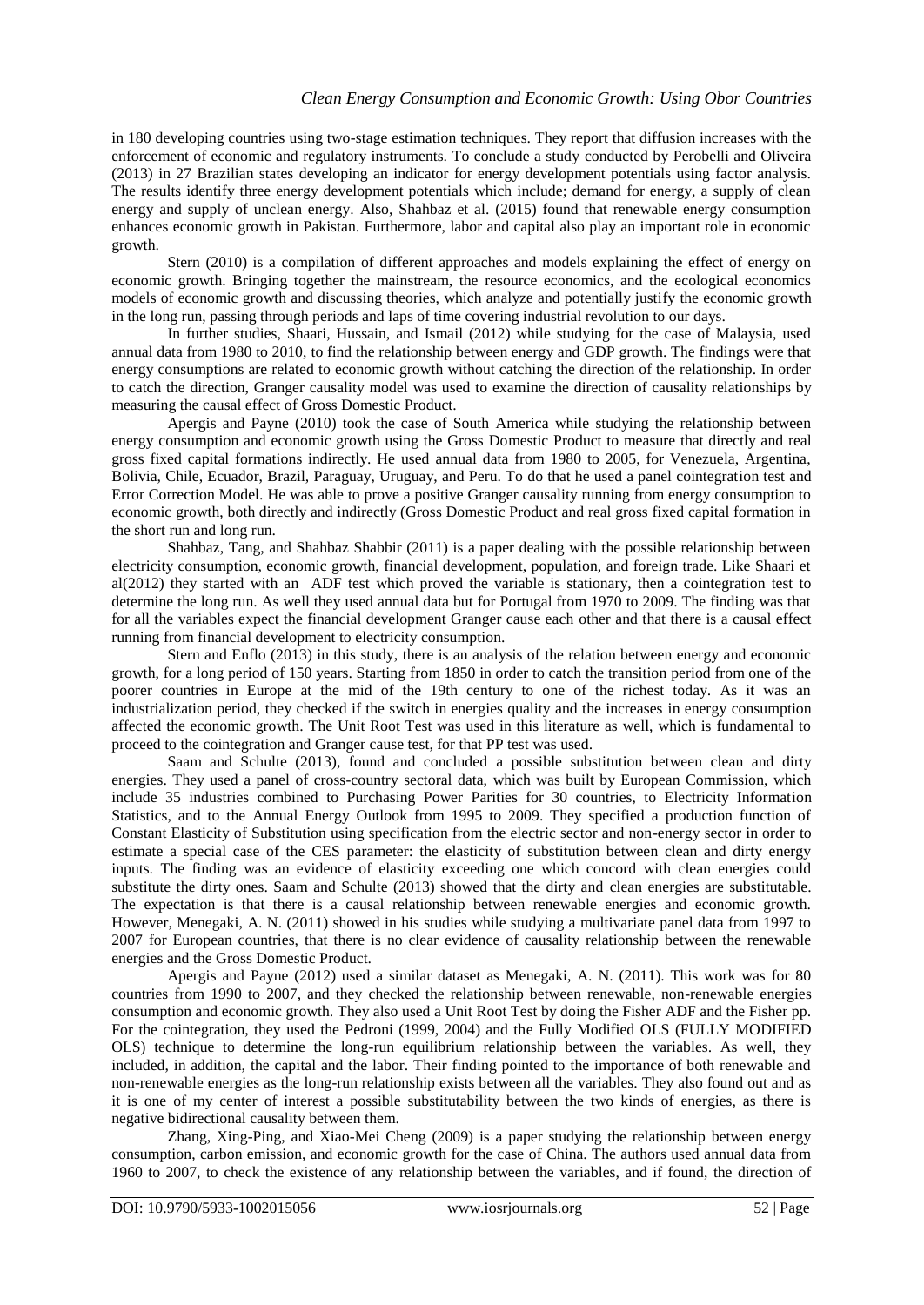such relationship. The authors applied a multivariate model of economic growth, energy use, carbon emissions, capital, and urban population. While most of the literature used an Error Correction Model or standard Granger causality to find the causal relationship, they used the TY procedure (augmented VAR approach proposed by Toda and Yamamoto) and generalized impulse response to finding out the Granger causality in the long run. Mainly because according to the authors, it seems to have a higher power of testing larger samples. The main results coming from the empirical tests, suggests evidence supporting that economic growth is affected by neither energies consumption nor carbon emissions.

These evidence are that there are no Granger causalities in the long run between economic growth and carbon emissions and the causality between economic growth and energy consumption is running from the GDP. The test shows also a unidirectional Granger causality running from energy consumption to carbon emissions in the long run. The authors concluded from there that China could decline the use of some fossil energies, especially coal which represents a high proportion. The change to more clean energies would lead to a decline in the carbon emissions without affecting economic growth. The evidence, which supports the benefits of changing the form of energies, is that there is a Granger causality running from energy consumption to carbon emissions.

Soytas, Ugur, and Ramazan Sari(2009) in a similar way as the previous paper, this paper is examining the relationship between energy consumption, gross fixed capital formation, labor, carbon emission, and economic growth, but for the case of Turkey. The authors used annual data from 1960 to 2000 to check the long run Granger causality. The authors used as well the TY procedure (augmented VAR approach proposed by Toda and Yamamoto) and generalized impulse response to check the causality. The results imply that there is no causality in the long run between income and energy consumption, neither between income and carbon emissions, and that all the variables impact on labour innovation. In addition, it seems that there is a unidirectional Granger causality running from carbon emissions to energy consumption. The authors concluded from there that reducing the emissions would not harm the economic growth in Turkey.

Fei, Li, et al (2011) is a paper dealing with the causality effect between the economic growth and energy consumption for China in the long run. The data take into account 30 provinces from China according to the availability with an annual data from 1960 to 2000. Additionally, a cross-sectional data was created in order to investigate two different groups of provinces, the east of China, and the west of China. Like most of the literature, the author checked the stationarity and the cointegration of the variables via panel Unit Root and Panel Cointegration. To check the causality, he used a panel based DOLS (Dynamic OLS) as it is taking into account the co-movement. The main result coming from the test shows a positive cointegrated relationship between economic growth and energy consumption in the long run. The relationship seems to be bidirectional, an increase of the GDP per capita leads to an increase in energy consumption and vice verse.

Chang (2010) is a multivariate co-integration Granger causality study to evaluate the causal effect between economic growth, dioxide emissions, crude oil consumption, natural gas consumption, coal consumption, and electricity consumption in China. The data used, is an annual data from 1981 to 2006. In order to do so, the author used as several other works of literature studying this question, Unit Root Test for the stationarity, a cointegration test for the interaction between the variables an Error Correction Model to check the causality effect. The main results seem to show a bidirectional causality running from economic growth to the dioxide emissions, crude oil consumption, and coal consumption, in addition, a unidirectional causality running from electricity consumption to economic growth. According to Chang (2010), all the variables seem to be highly interacting, and it would be harming the economic growth to pursue an energy conservation policy, where the energy consumption is decreased in order to decrease the dioxide emissions and save some of its consumption. However, the author admitted that this study is limited due to the excluding to all other forms of energies except the fossil ones.

### **III. Data & Methodology**

Annual data is employed in this paper in order to investigate the countries along belt and road covering the period from 1990 to 2014. Countries included in bale and road are 65 countries. Gross domestic product (GDP) is a proxy used for economic growth and selected from World Bank. Clean energy is presented in separate indicators included: electric power consumption (kWh), combustible renewables and waste and alternative and nuclear energy (% of total energy use) on economic growth in one belt one road countries. Table 2 presented descriptive statistics. In order to measure the relationship between clean energy and economic growth model 1 is constructed as follows:

growth model 1 is constructed as fol<br>  $GDP_t = f(EPC_t, CRW_t, ANR_t)$ 

(1)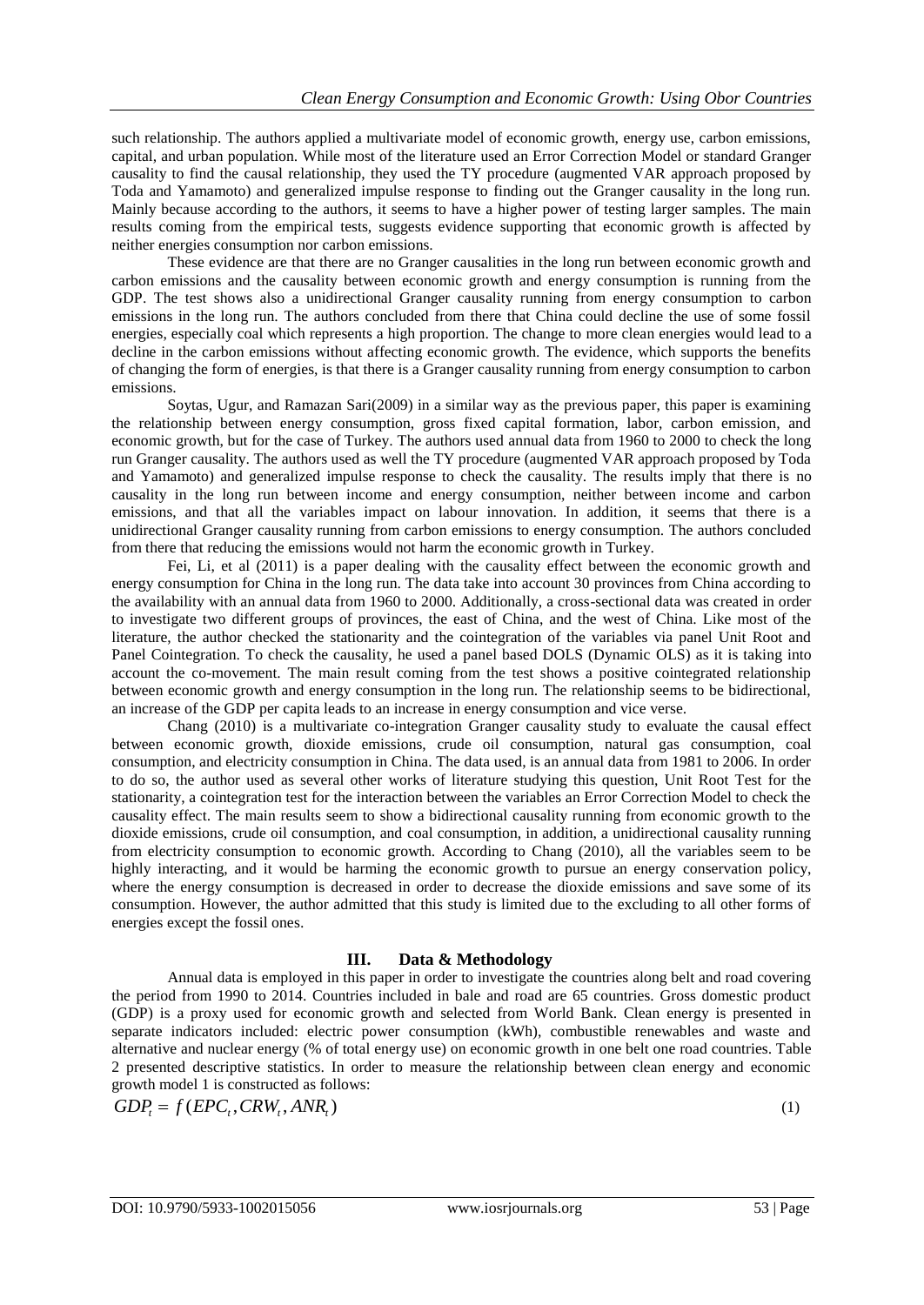*Table 2 here*

By introducing slop of each explanatory variable, a drift parameter and stochastic error term Eq (1) was transformed into an econometric model. Variable were also converted in the natural log in order to estimate results efficiently as below:<br>  $lGDP_t = \beta_0 + \beta_1 lEPC_t + \beta_2 lCRW_t + \beta_3 lANR_t + \varepsilon_t$  (2) results efficiently as below:

$$
lGDP_t = \beta_0 + \beta_1 lEPC_t + \beta_2 lCRW_t + \beta_3 lANR_t + \varepsilon_t
$$
\n<sup>(2)</sup>

Here GDP is the gross domestic product. EPC indicted electric power consumption (kWh), CRW represented combustible renewables and waste, ANR indicated alternative and nuclear energy (% of total energy use)  $\varepsilon$ represented error term and t is time period.

After developing model we further investigated it through fixed and random effects and also checked through GMM.

|                 | LGDP      | <b>LEPC</b>  | <b>LCRW</b>  | <b>LANE</b> |  |
|-----------------|-----------|--------------|--------------|-------------|--|
| Mean            | 24.50348  | 7.197006     | 1.606997     | 1.104474    |  |
| Median          | 2.820864  | 1.943596     | 4.2144       | 3.224339    |  |
| Maximum         | 28.34967  | 2.725624     | 4.567149     | 4.563514    |  |
| Minimum         | 20.38     | $-12.50914$  | $-3.88662$   | 3.767771    |  |
| Std. Dev.       | 1.679543  | 1.394129     | 2.0529       | 1.795645    |  |
| <b>Skewness</b> | 0.0146583 | $-0.9081821$ | $-0.6932864$ | $-1.256446$ |  |
| Kurtosis        | 2.17754   | 3.174727     | 2.745284     | 5.471264    |  |
|                 |           |              |              |             |  |

#### **IV. Results and Discussions**

Stationary of the variables were tested through Phillips Perron (PP) unit root test presented in table 3. Results from unit root indicated that all of the variables are I(0), that means there is not any unit root in electric power consumption, alternative and nuclear energy, combustible renewables and waste and economic growth. Correlation matrox is present3d in table 3. Then we further proceeded to investigate the relationship through random and fixed effects models.

| <b>Table 3: Correlation Matrix:</b> |             |             |             |             |
|-------------------------------------|-------------|-------------|-------------|-------------|
|                                     | <b>IGDP</b> | <b>IEPC</b> | <b>IANE</b> | <b>ICRW</b> |
| 1GDP                                | .0000       |             |             |             |
| <b>IEPC</b>                         | $0.2579*$   | .0000       |             |             |
| <b>IANE</b>                         | $-0.0425$   | $0.1394*$   | .0000       |             |
| <b>ICRW</b>                         | 0.0319      | $-0.6148*$  | $-0.0277$   | .0000       |

\*Indicated significant at 1%

Fixed and random effects are described in table 4 and 5 respectively. Which showed a significant and positive relationship between energy consumption and economic growth. Results in Table 4 indicated that a 1% increase in energy consumption increases the economic growth by 170%. Alternative and nuclear energy is also significantly positive in table 4 and table 5. That presented that 1 %increase in alternative and nuclear energy increase economic growth by 22% in fixed effects and 19% in the random effects model.

| <b>Table 4: Fixed Effects</b> |           |                    |        |       |  |
|-------------------------------|-----------|--------------------|--------|-------|--|
| Variables                     | Coef.     | Std. ERR.          |        | p> t  |  |
| IEPC                          | 1.701269  | 0.0533385          | 31.90  | 0.000 |  |
| <b>IANE</b>                   | 0.2235939 | 0.0325336          | 6.87   | 0.000 |  |
| <b>ICRW</b>                   | 0.2760504 | 0.0408624          | 6.76   | 0.000 |  |
| <b>R-Square</b>               | 0.5518    | <b>Probability</b> | 0.0000 |       |  |
| F(3,974)                      | 399.65    |                    |        |       |  |

Coef. Std. ERR. Indicated coefficient and standard error respectively.

| Table 5: Random effects: |           |                    |        |        |  |
|--------------------------|-----------|--------------------|--------|--------|--|
| <b>Variables</b>         | Coef.     | Std. ERR.          |        | p >  z |  |
| <b>IEPC</b>              | 1.625957  | 0.0529952          | 30.68  | 0.000  |  |
| <b>IANE</b>              | 0.1969883 | 0.0322423          | 6.11   | 0.000  |  |
| <b>ICRW</b>              | 0.3104529 | 0.0399955          | 7.76   | 0.000  |  |
| <b>R-Square</b>          | 0.5510    | <b>Probability</b> | 0.0000 |        |  |
| Wald $chi2(3)$           | 1100.92   |                    |        |        |  |

Coef. Std. ERR. Indicated coefficient and standard error respectively.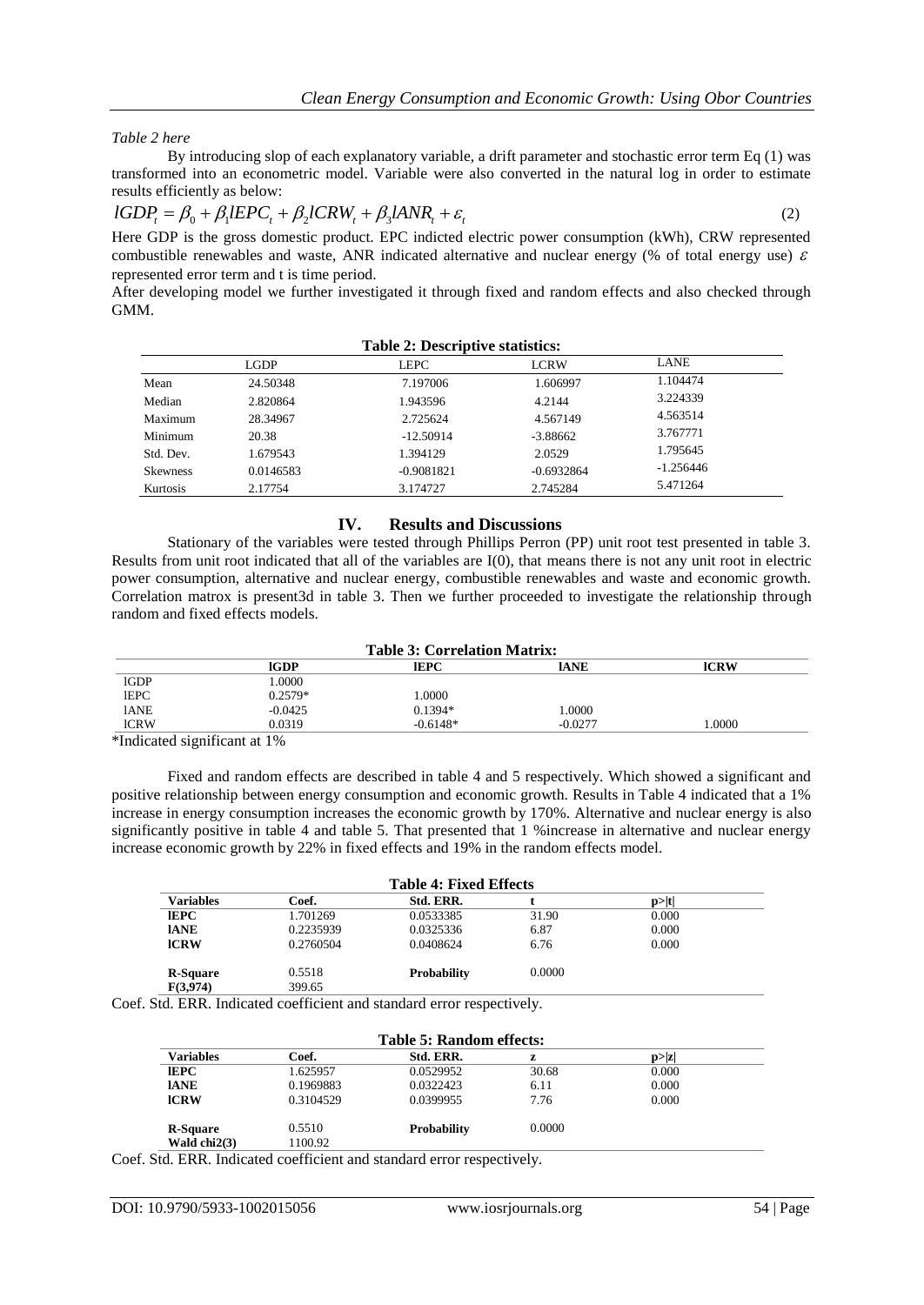Table 4 and Table 5 also indicated a significant positive association between combustion and renewable and waste and economic growth. The results showed that a 1 % increase in combustion and renewable and waste enhanced economic growth by 27% and 31 in fixed and random models respectively. Different tests were applied to check the stability of data, heteroskedasticity, serial correlation group wise heteroskedasticity and autocorrelation. Table 6 confirmed the heteroskedasticity and spatial correlation and autocorrelation problem therefor this study applied the robust test in order to overcome these problems.

| Test name             |                      |                          |  |
|-----------------------|----------------------|--------------------------|--|
| <b>Doornik-Hansen</b> | $chi2(8) = 1350.144$ | Prob $\ge$ chi2 = 0.0000 |  |
| Wooldridge test       | $F(1,40) = 350.993$  | $Prob > F = 0.0000$      |  |
|                       |                      |                          |  |

Robust results are presented in table 7. In table 7 GDP is dependent variable and other variables are independent variables. Table 7 showed that energy consumption significantly increases the economic growth as 1% increase the energy consumption increase the economic growth by162% the result is in line with (Gulzara 2018). 1% increase in alternative and nuclear energy enhanced economic growth by 19% which showed significant and positive relationship between alternative and nuclear energy and economic growth, the result is same with (Cowan et al. (2014).).combustion and renewable and waste has a significant positive relationship with economic growth The finding corroborates recent literature of Paoand Li (2014) for MIST economies, Olugasa et al. (2014) for a study in Nigeria, Pfeiffer and Mulder (2013) for developing countries and Brown et al. (2012) for United State.. Table 7 showed that a 1% increase in combustion and renewable and waste increase economic growth by 31%. R-square is 55 % which showed the model is a good fit.

| <b>Table 7: Robust Regression</b> |           |                    |        |        |  |
|-----------------------------------|-----------|--------------------|--------|--------|--|
| <b>Variables</b>                  | Coef.     | Std. ERR.          | z      | p >  z |  |
| <b>IEPC</b>                       | 1.625957  | 0.1458625          | 11.15  | 0.000  |  |
| <b>IANE</b>                       | 0.1969883 | 0.0712723          | 2.76   | 0.006  |  |
| <b>ICRW</b>                       | 0.3104529 | 0.1699237          | 1.83   | 0.068  |  |
| <b>R-Square</b>                   | 0.5510    | <b>Probability</b> | 0.0000 |        |  |
| Wald $chi2(3)$                    | 187.69    |                    |        |        |  |

#### **V. Conclusion & Policy implications**

The objective of this study is to evaluate the impact or clean energy on economic growth. Fixed and random effects models were used in order to investigate the relationship but due to problems of heteroskedasticity and autocorrelation, this study further proceeded to robust regression. Results suggested that clean energy enhanced economic growth significantly. This study suggested that any retard in policy may lead to a decrease in economic growth. There should be a separate legal framework in all countries in order to significantly increase the growth and efficiently use of resources. The combustible renewables and waste are positive also suggested that it will more improve the clean energy and economic growth. This depicts future contributions towards economic growth, therefore, governments of all countries pay full attention to clean energy. If resources of clean energy will develop economic growth will also be enhanced.

Funding: We are also grateful for the financial support provided by the National Natural Science Foundation of China (71774071)and Young Academic Leader Project of Jiangsu University (5521380003).

#### **References**

- [1]. Apergis, N., Payne, J.E., 2010a. A panel study of nuclear energy consumption and economic growth. Energy Econ. 32 (3), 545 e 549.
- [2]. Apergis, N., Payne, J.E., 2010b. Renewable energy consumption and growth in Eurasia. Energy Econ. 32 (6), 1392 e 1397.
- [3]. Apergis, N., Payne, J.E., 2011. On the causal dynamics between renewable and non- renewable energy consumption and economic growth in developed and developing countries. Energy Sys. 2 (3e 4), 299 eb312.
- [4]. Bilgili, F., Koçak, E., Bulut, Ü., 2016. The dynamic impact of renewable energy consumption on CO2 emissions: a revisited environmental KUZNETS curve approach. Renew. Sustain. Energy Rev. 54, 838 e845.
- [5]. Brown, M.A., Gumerman, E., Sun, X., Sercy, K., Kim, G., 2012. Myths and facts about electricity in the US South. Energy Policy 40, 231–241.
- [6]. Cowan, W.N., Chang, T., Inglesi-Lotz, R., Gupta, R., 2014. The nexus of electricity consumption, economic growth and CO2 emissions in the BRICS countries. Energy Policy 66, 359–368.
- [7]. Du,J.,Zhang,Y.,2018[.DoesonebeltoneroadinitiativepromoteChineseoverseasdirect](http://refhub.elsevier.com/S0048-9697(18)32545-2/rf0085) [investment?ChinaEcon.Rev.47,189–205.](http://refhub.elsevier.com/S0048-9697(18)32545-2/rf0085)

- [9]. Lee, J.W., 2013. The contribution of foreign direct investment to clean energy use, carbon emissions and economic growth. Energy Pol. 55 (4), 483 e 489.
- [10]. Nazlioglu, S., Lebe, F., Kayhan, S., 2011. Nuclear energy consumption and economic growth in OECD countries: cross-sectionally dependent heterogeneous panel causality analysis. Energy Pol. 39 (10), 6615 e 6621.

<sup>[8].</sup> Fan,J.L.,Zhang,Y.J.,Wang,B.,201[7.TheimpactofurbanizationonresidentialenergyconsumptioninChina:anaggregatedanddisag](http://refhub.elsevier.com/S0048-9697(18)32545-2/rf0095) gregatedanalysis.Renew.Sust.Energy. [Rev.75,220–233.](http://refhub.elsevier.com/S0048-9697(18)32545-2/rf0095)